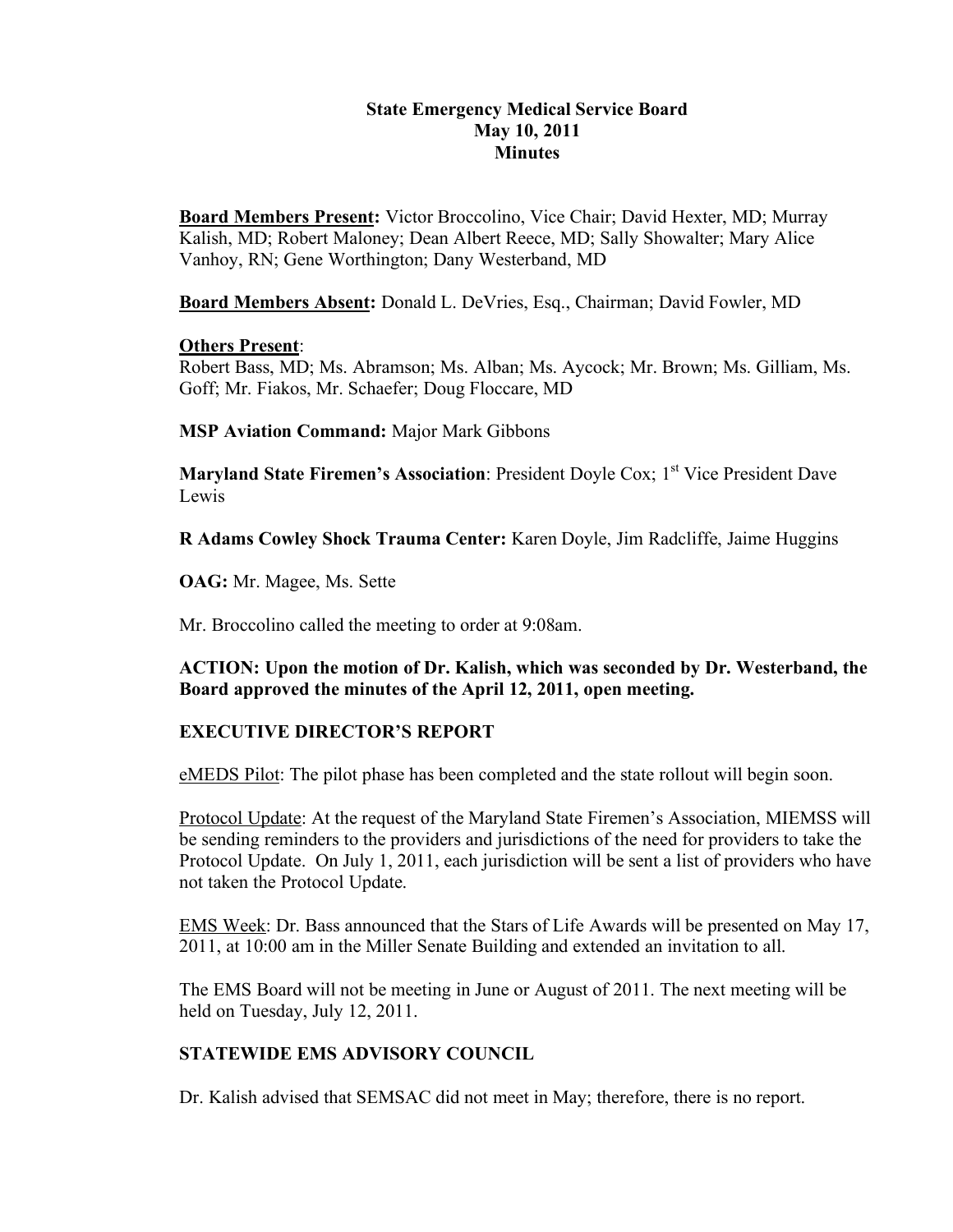## **R ADAMS COWLEY SHOCK TRAUMA CENTER**

Ms. Doyle reported that STC admissions for FY11 year to date are increased over FY10, as well as the number budgeted and stated that OR cases are also increased over FY10. Ms. Doyle said that STC was on capacity alert for approximately an hour and diverted three patients. Ms. Doyle stated that April and October are their busiest months. Dr. Westerband stated that STC has the TRU and the capability to direct admit to specialty units. Ms. Doyle said that the majority of patients go through the TRU; but, with the new building STC will be looking to do more direct admissions for inter-facility transfers. Ms. Doyle stated that STC acuity continues to be high with ECMO and Critical Care patients.

Ms. Doyle thanked everyone who was in attendance at the Shock Trauma Gala.

Shock Trauma was recertified as a Base Station in April.

## **UPDATE ON ACTIVITIES**

Maryland State Firemen's Association: Mr. Cox advised that this would be his last EMS Board meeting as President of the Maryland State Firemen's Association (MSFA). Mr. Cox invited everyone to the MSFA Convention in Ocean City starting on June 18, 2011.

Mr. Cox stated that there is a great relationship with the EMS Board, MIEMSS and the MSFA. Although there is still work to be done to strengthen the EMSOF, progress has been made in the last year. Mr. Cox thanked the EMS Board.

Mr. Broccolino thanked Mr. Cox for his commitment to the EMS System and the great partnership the EMS Board shares with the MSFA.

### **OLD BUSINESS**

Comprehensive Stroke Center Regulations: Ms. Aycock stated that there were no written comments or concerns on the proposed draft regulations creating a new chapter 17 in COMAR 30.08 and proposed that the new regulations be added as submitted.

### **ACTION: Upon the motion of Ms. Showalter, which was seconded by Dr. Kalish, the Board approved the draft regulations as submitted for publication and comment.**

Incorporation by Reference: Mr. Magee proposed to amend COMAR 30.01.02.01 as submitted to incorporate by reference the latest medical protocols and adult and pediatric data dictionary and to correct the contact telephone number.

#### **ACTION: Upon the motion of Ms. Vanhoy, which was seconded by Dr. Westerband, the Board approved the draft regulation as submitted for publication and comment.**

Designation of Trauma and Specialty Centers Regulations: Mr. Magee proposed the following regulation amendments as submitted be published in the Maryland Register for comment:

30.08.02.03 to allow for filing applications in electronic format;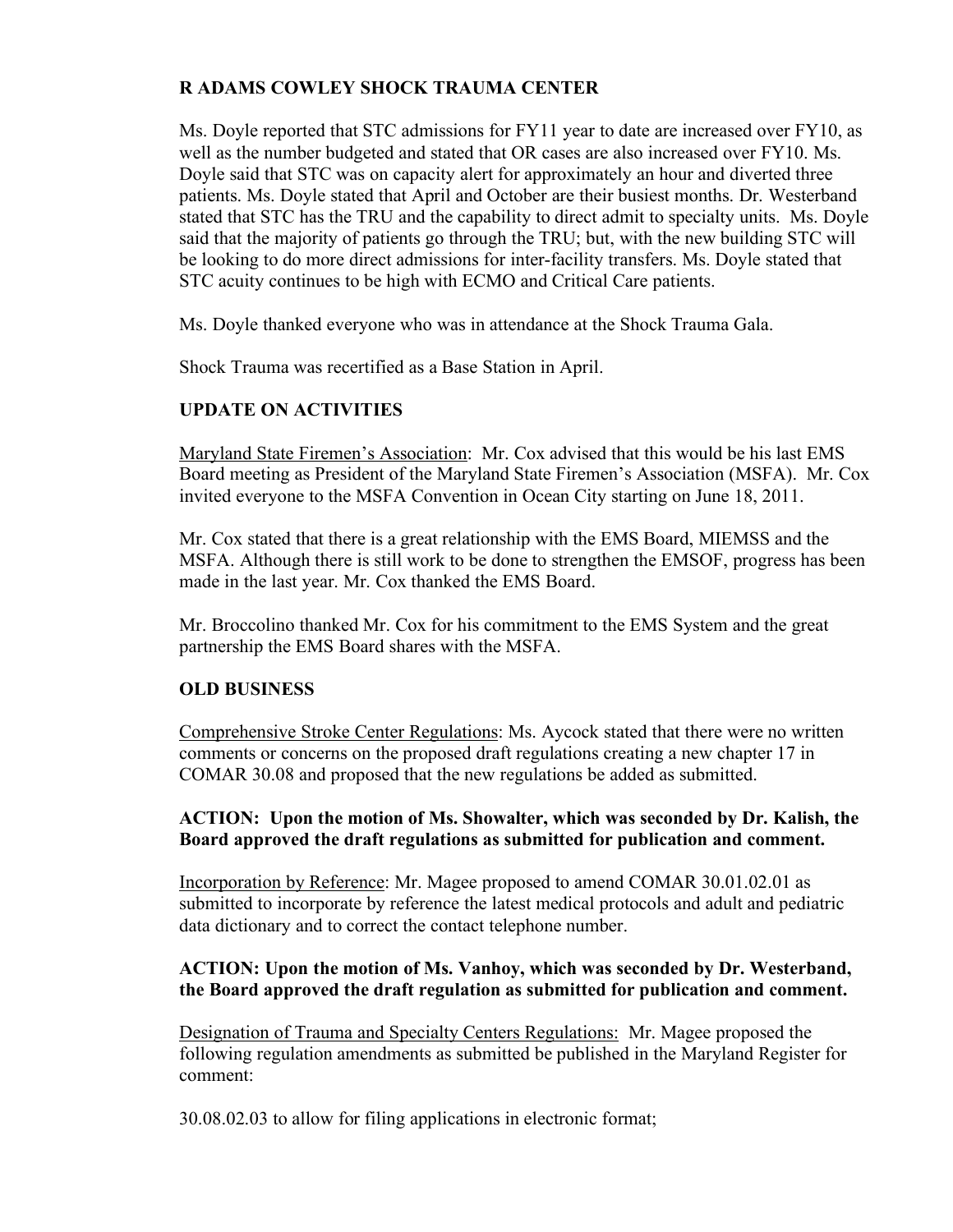30.08.02.04 to recognize a waiver of certificate of need;

30.08.02.07 to provide a variable provisional period of designation; and

30.08.02.10 for purposes of reverification of trauma and specialty centers in lieu of a full designation on-site review, to allow MIEMSS to accept verification from nationally recognized organization such as the American Burn Association, to conduct an on-site review with a reduced team, or to forgo an on-site review if MIEMSS determines there is enough data on hand that a site review is not necessary.

#### **ACTION: Upon the motion of Ms. Vanhoy, which was seconded by Dr. Westerband, the Board approved the draft regulations as submitted for publication and comment.**

Educational Program Approval: Mr. Magee proposed that COMAR 30.04.02.12 ALS, 30.04.03.17 BLS, and 30.04.04.50 EMD, be amended as submitted to provide flexibility to provisional Educational Program designations.

#### **ACTION: Upon the motion of Mr. Worthington, which was seconded by Dr. Kalish, the Board approved the draft regulations as submitted for publication and comment.**

Licensure and Certification: Ms Sette proposed that the draft amendments to COMAR 30.02.02 relating to provider recertification and online based testing fee increases which were published in the Maryland Register on February 11, 2011, no comments having been received, be adopted as final as published to be effective 10 days from publication of notice of final adoption.

#### **ACTION: Upon the motion of Ms. Showalter, which was seconded by Ms. Vanhoy, the Board adopted as final the amendments to COMAR 30.02.02 as published in the Maryland Register February 11, 2011.**

#### MedEvac Update – Dr. Bass

Dr. Bass presented statics regarding utilization of helicopters via power point presentation. Dr. Bass noted the initial decrease in MedEvac transports after the change in protocols in 2008. The trend is now increasing slightly.

Dr. Bass stated there are several other trends to watch; under triage in categories C&D, percentage of C&Ds, percentage of helicopter cancellations, ED transfers to Trauma Centers, and scene transfers to Trauma Centers.

Dr. Bass stated that the majority of ED transfers to Trauma Centers in Region III came from the Baltimore City metro area. Dr Bass and Dr. Hexter noted that many ED transfers are not due to under triage by providers but by the lack of availability of specialty doctors in the facilities.

Dr. Bass indicated there is no significant increase in Commercial Service helicopter transports for trauma.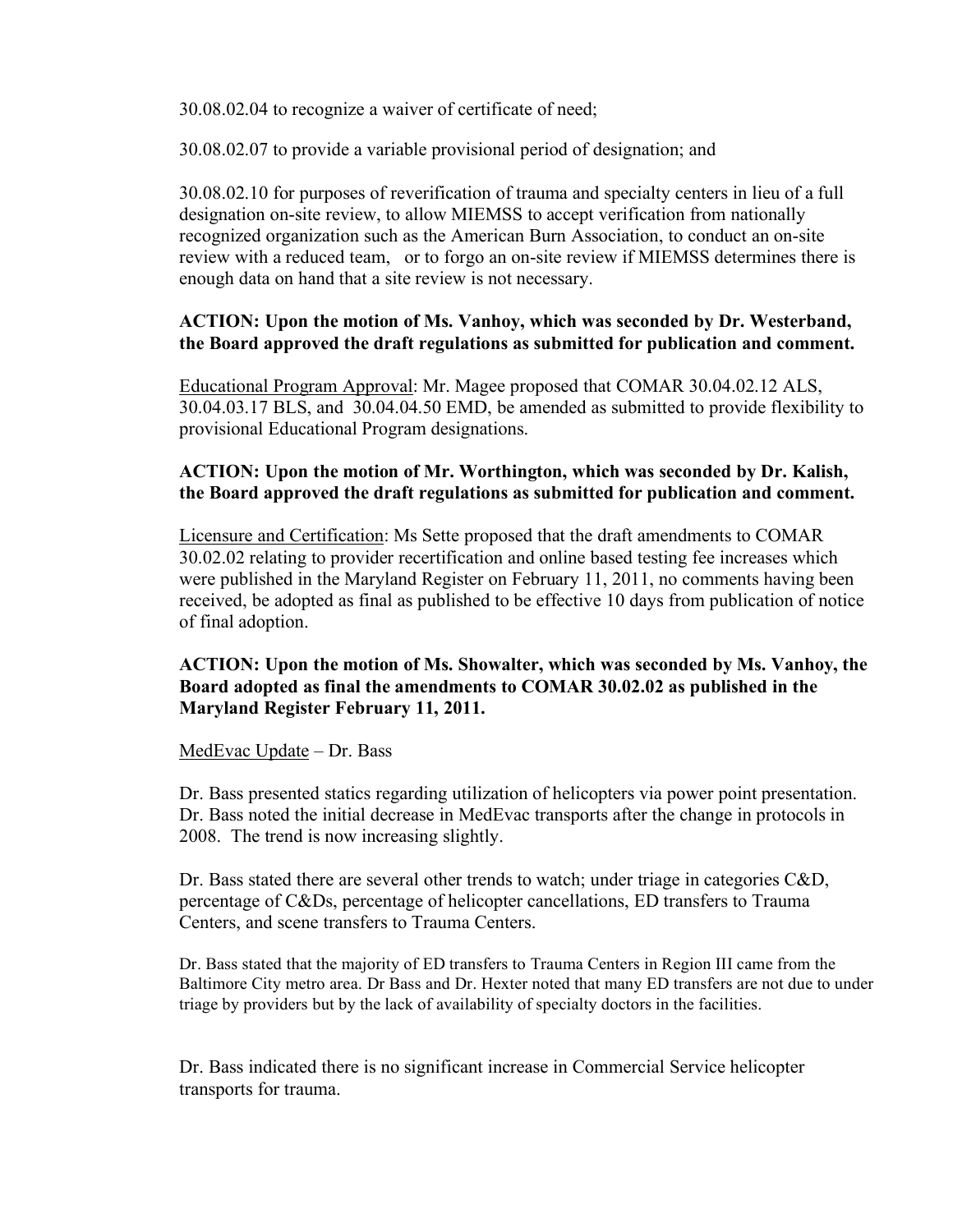#### Aviation Command Update – 2011: Major Gibbons

Major Gibbons thanked Dr. Bass for his leadership and the evaluation of the protocols and the day to day analysis.

Major Gibbons gave an overview and distributed a presentation on Year to Date Performance, Planning for the peak season for helicopter dispatch (Aircraft Deployment and System Status Management), Part 135 Update, and new Aircraft progress.

Major Gibbons stated that during the peak season, helicopters will be deployed (during peak days and times) to statistically heavy dispatch areas in Worcester County for quicker response times. Major Gibbons also noted the time savings regarding maintenance by having maintenance teams going to the helicopter instead of the helicopter going to Martins.

The General Assembly has authorized purchase of eleven aircraft with anticipated delivery of the first two aircraft in May of 2012. Field provider training is targeted to begin prior to delivery.

Major Gibbons stated that the Prince George's Hospital rooftop helipad has been upgraded for landing of the new helicopters.

Mr. Broccolino congratulated the Maryland State Police Aviation Command on their rescue during the April flooding.

Ms. Vanhoy stated that the early activation policy has been positively received by providers in her jurisdiction.

#### Helicopter Early Activation Update: Dr. Floccare

Dr. Floccare stated that he has presented an Early Activation update to the Region III Council, the State Medical Director's Symposium and SEMSAC to update these committees.

Dr. Floccare said that Early Activation is the ability of 911 Centers to dispatch helicopters on information received from the scene regarding the patient prior to the arrival of EMS. Pre-launch has been utilized in Maryland for years by law enforcement; but was formalized in protocol in July of 2010.

Patients will be reassessed by EMS upon arrival, and helicopters will be cancelled if the transport is not needed.

The Helicopter Utilization Database (HUD) will be used for early activation trends and monitoring early activation appropriateness. An educational module for early activation of a helicopter is being developed for the Learning Management System on the MIEMSS website.

#### **NEW BUSINESS**

There was no new business brought before the Board.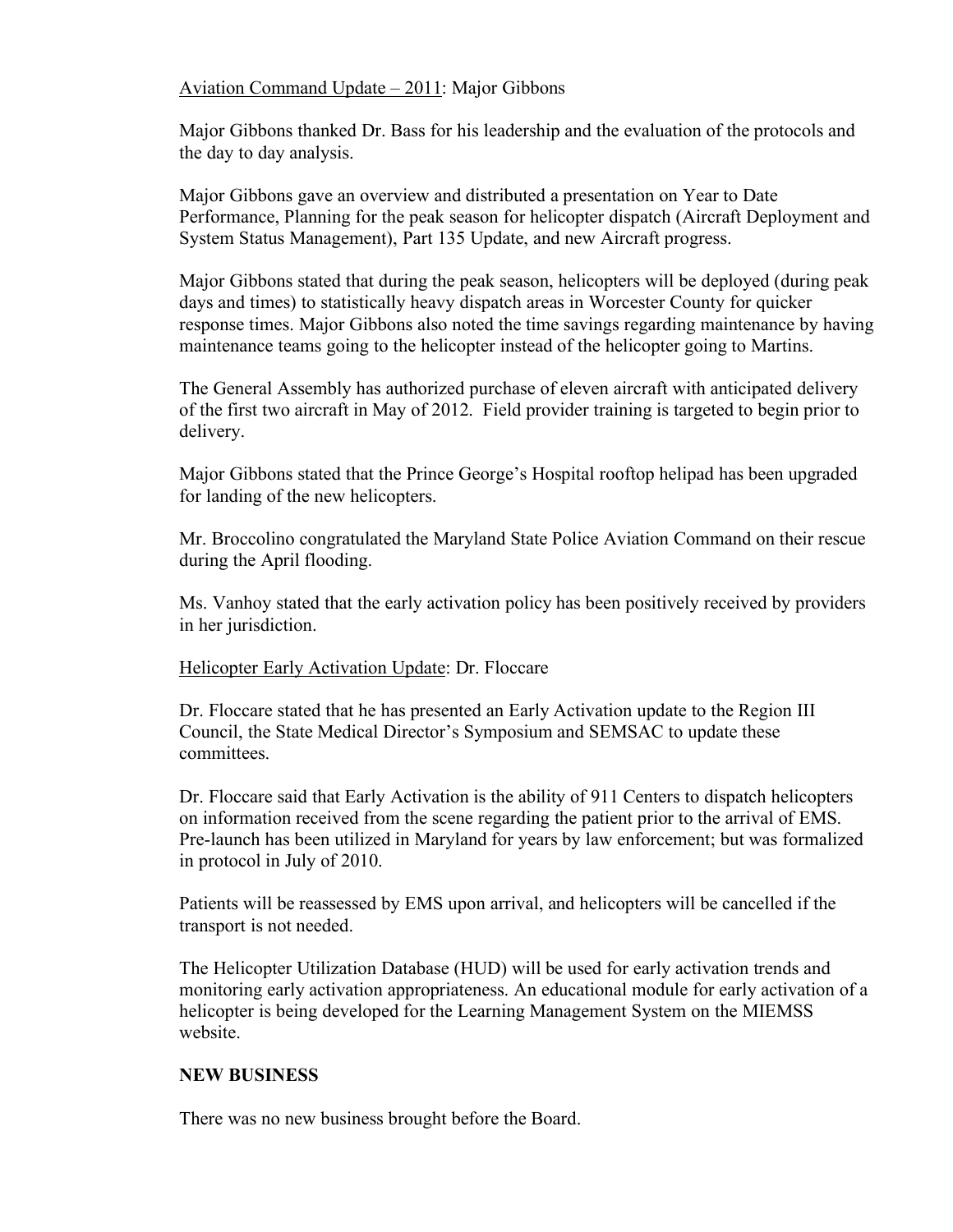Mr. Broccolino announced that the Board would be retiring to Executive Session, after which it would reconvene in Open Session. The purpose of the closed session was to carry out administrative functions and consult with counsel to obtain legal advice on pending disciplinary actions under State Gov't. Art. §10-508(7), to consult with staff and counsel on pending litigation under State Gov't. Art. §10-508(8), and to maintain certain records and information in confidence as required by Health Occ. Art. §14-506 (b) under State Gov't. Art. §10-508 (13).

## **ACTION: Upon the motion of Ms. Vanhoy, which was seconded by Dr. Kalish, the Board adjourned to Executive Session.**

The closed session was attended by the following:

**Board Members Present:** Victor A. Broccolino; Dany Westerband, M.D.; David Hexter, M.D.; Murray Kalish, M.D.; Robert Maloney; Dean Albert Reece, M.D., Ph.D.; Sally Showalter; Mary Alice Vanhoy, R.N.; Gene Worthington.

**Board Members Absent:** Donald L. DeVries, Esq., Chairman; David Fowler, M.D.;

## **Others Present:**

**MIEMSS:** Dr. Bass; Mr. Schaefer; Mr. Fiackos; Ms. Aycock; Ms. Goff

**OAG:** Mr. Magee; Ms. Sette.

The Board approved the closed session minutes from the April 2011 meeting.

The Board was provided information regarding designation of a primary stroke center and a base station.

The Board was provided information regarding an EMS training program.

The Board considered provider disciplinary cases.

The Board returned to open session by acclamation.

# **The Board reconvened into Open Session at 10:58 a.m.**

**Board Members Present:** Victor A. Broccolino; Dany Westerband, M.D.; David Hexter, M.D.; Murray Kalish, M.D.; Robert Maloney; Dean Albert Reece, M.D., Ph.D.; Sally Showalter; Mary Alice Vanhoy, R.N.; Gene Worthington.

**Board Members Absent:** Donald L. DeVries, Esq., Chairman; David Fowler, M.D.;

# **Others Present:**